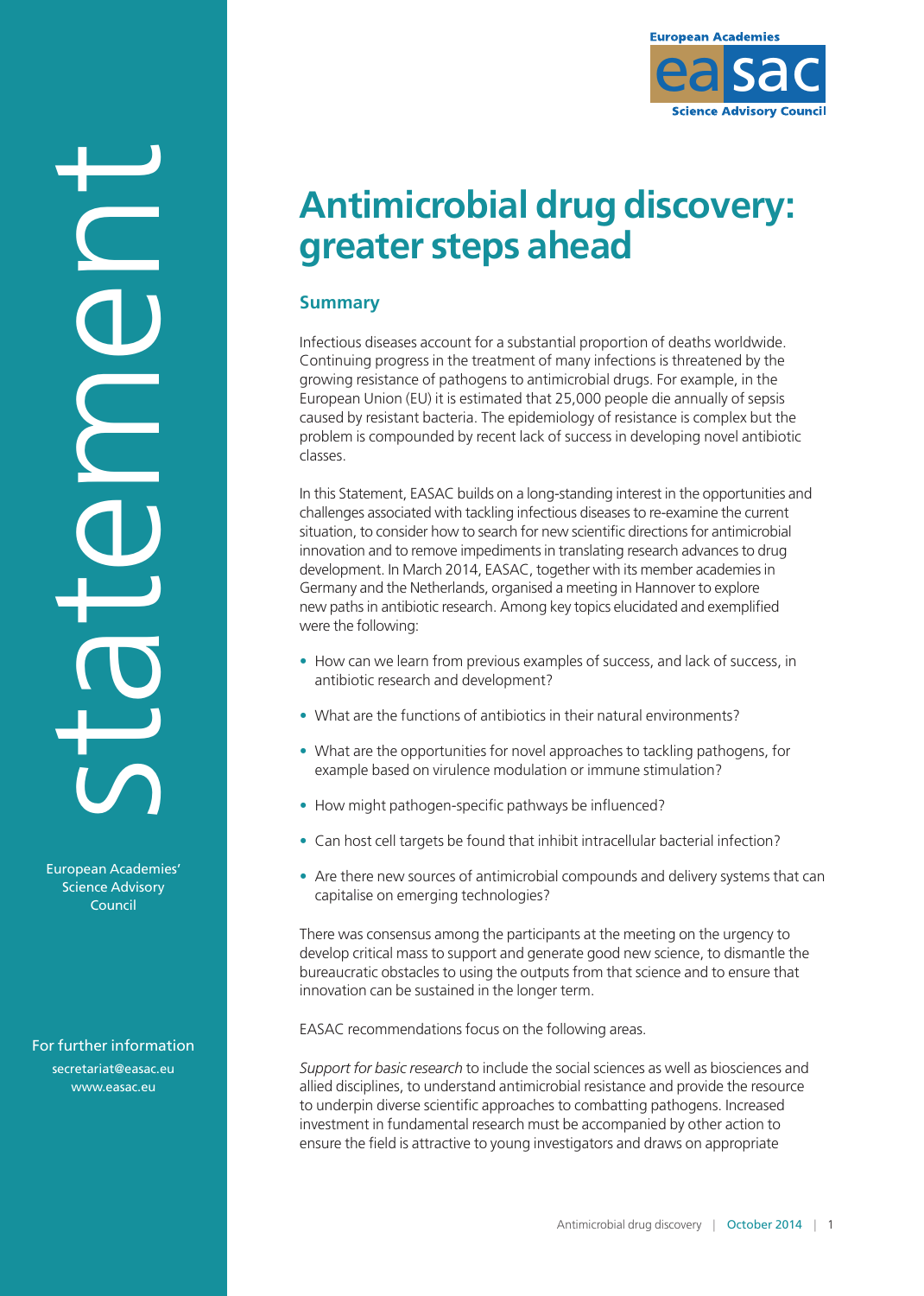multidisciplinarity; this requires attention to the present procedures by which research is evaluated and rewarded.

*Platforms for compound identification, lead optimisation and characterisation* to capitalise on the new scientific opportunities coming within range. These discovery platforms include using transcriptomics to define and differentiate modes of action; investigating new natural product sources; deciphering the rules for chemical compound penetration into cells; utilising prodrugs, other delivery systems and combinatorial chemistry approaches; standardising mechanisms for activating silent genes; culturing the hitherto unculturable micro-organisms; and identifying off-target effects.

*Resolving the bottlenecks for pre-clinical and early clinical development activities*  by developing collective EU resource. This requires clarification of the science and technology competencies that are limiting current efforts to reach proof-of-principle stage, in particular relating to animal models, medicinal chemistry, drug metabolism and toxicology, and capturing new sources of funding to provide structured, coordinated resource in support of academic investigators. It is also necessary to sustain clinical skills and infrastructure for infectious disease research and to facilitate faster recruitment of patients into clinical trials.

*Optimising current EU partnerships* by building on strategies including the Innovative Medicines Initiative and the Joint Programme Initiative on Antimicrobial Resistance, to ensure sufficient EU funding, concentration on the best research, tools and therapeutic assets, and flexibility to pursue new research directions.

*Rethinking regulatory frameworks* to introduce simpler data requirements where appropriate, to increase the use of conditional licensing followed by comprehensive monitoring of patients, and to take account of the expected availability of new diagnostic tests. Although regulation should be facilitated to focus on the priority clinical indications, it is also necessary to enable preparedness for the unexpected, (re-) emerging threats.

*Raising public and political awareness* of the threats from antimicrobial resistance and of the steps that must be taken to counter the challenges. There is much to be done to engage with the public and decision-makers to preserve the efficacy of the antibiotics already available, but also to stimulate sustained support for research and innovation. This necessitates better appreciation of (1) the importance of animals in research, (2) the improbability of generating medicines with zero side effects and (3) the need to reduce bureaucracy while providing greater public resources to accelerate innovation.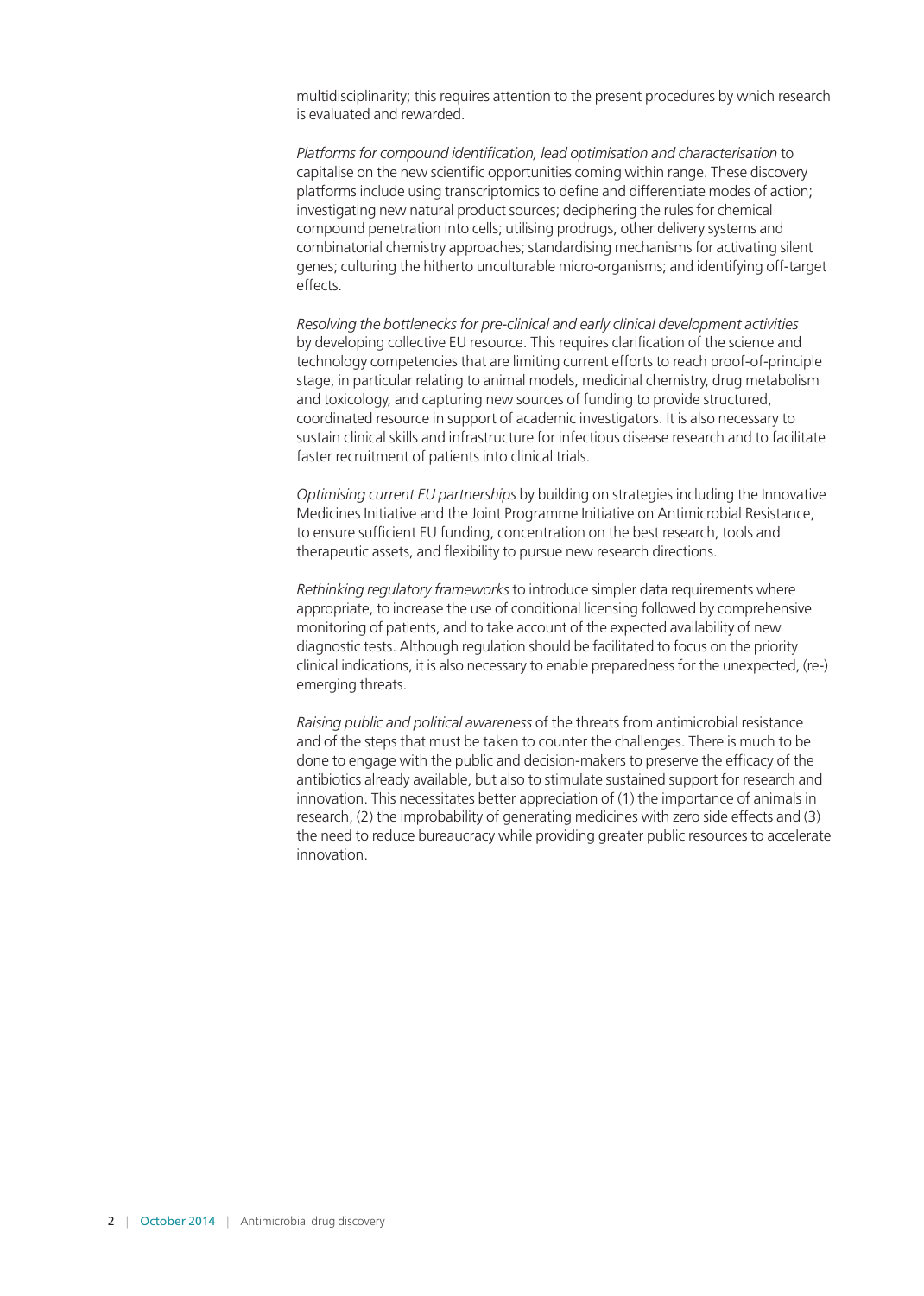## **1 Introduction and previous work by the academies**

Infectious diseases account for a substantial proportion of deaths worldwide. Continuing progress in the treatment of many infections is now threatened by the increasing numbers and widening distribution of pathogens resistant to antimicrobial (antibacterial, antiparasitic and antifungal) drugs. There are many reasons for the crisis, and the misuse and overuse of the available antibiotics in human medicine, veterinary medicine and agriculture has favoured the selection and emergence of resistant micro-organisms. The problem is severely compounded by the lack of progress in antibiotic innovation during the past 25 years.

Many of the national academies of science and medicine have a long history of interest in antimicrobial resistance, in analysing the issues and proposing solutions, and have begun to work together (Table 1) to convey stronger messages.

Box 1 draws on the previous EASAC analysis to demonstrate the importance of coordinated action across a broad front. It is not the purpose of the present Statement to repeat this comprehensive analysis but rather to consider how to search for new scientific directions to provide ideas for innovation and how to remove the obstacles in translating research advances to drug development.

Our Statement is based on discussion at a meeting in Hannover in March 2014, organised by EASAC together with two member academies, the German National Academy of Sciences Leopoldina and KNAW, the Royal Netherlands Academy of Arts and Sciences. This meeting brought together scientists from across Europe and from diverse fields to explore new paths in antibiotic research in uninhibited discussion.

Among key topics addressed were the following. What are the functions of antibiotics in natural environments? What are the opportunities for alternative approaches to innovation, for example based on virulence modulation or immune stimulation? How might pathogen-specific pathways be targeted? Can host cell targets be found to inhibit intracellular bacterial infection? Are there new delivery systems that can capitalise on developments in emerging technologies? In the following sections we describe the nature of the problem and the current concerns about innovation status (section 2) and review examples of the advancing science (section 3). Our conclusions and recommendations (section 4) on the imperative to stimulate and use research must be regarded as part of the broader strategy worldwide to respond to the growing threat (Box 1).

# **2 What needs to be done better?**

#### *Antimicrobial resistance: a new diplomatic campaign*

In the United Kingdom, currently 7% of deaths are caused by infectious disease; before the introduction of antibiotics it was 43%. Sally Davies, the UK Chief Medical Officer, described her efforts<sup>1</sup> to raise visibility of the threat of antimicrobial resistance, already a deadly reality in the EU where, for example, 25,000 die annually of sepsis caused by resistant bacteria. The epidemiology is complex, involving antibiotic use in food and companion animals and aquaculture as well as in human medicine. If the growing threat, coupled with the present antibiotic discovery void were to return society to the pre-antibiotic era, then the broad expectations of modern medicine could no longer be satisfied. Urgent action is needed on stewardship (conserving current antibiotics), improving surveillance and hygiene, and increasing commitment to research and development, all actions that need to be underpinned by greater appreciation of the economics

| Academy body                                                                         | <b>Year of publication</b> | <b>Title of publication</b>                                                                 |
|--------------------------------------------------------------------------------------|----------------------------|---------------------------------------------------------------------------------------------|
| EASAC                                                                                | 2007                       | Tackling antibacterial resistance in Europe                                                 |
| EASAC                                                                                | 2011                       | European public health and innovation policy for infectious<br>disease: the view from EASAC |
| German National Academy of Sciences<br>Leopoldina and Academy of Sciences<br>Hamburg | 2013                       | Antibiotics research: problems and prospects                                                |
| G8 science academies with other science<br>academies                                 | 2013                       | Drug resistance in infectious agents $-$ a global threat to<br>humanity                     |
| InterAcademy Panel (IAP) and<br>InterAcademy Medical Panel (IAMP)                    | 2013                       | Antimicrobial resistance – a call for action                                                |

<sup>1</sup> Annual Report of the Chief Medical Officer, Volume 2, 2013 "Infections and the rise of antimicrobial resistance", [http://media.dh.gov.uk/](http://media.dh.gov.uk/network/357/files/2013/03/CMO-Annual-Report-Volume-2-20111.pdf) [network/357/files/2013/03/CMO-Annual-Report-Volume-2-20111.pdf](http://media.dh.gov.uk/network/357/files/2013/03/CMO-Annual-Report-Volume-2-20111.pdf).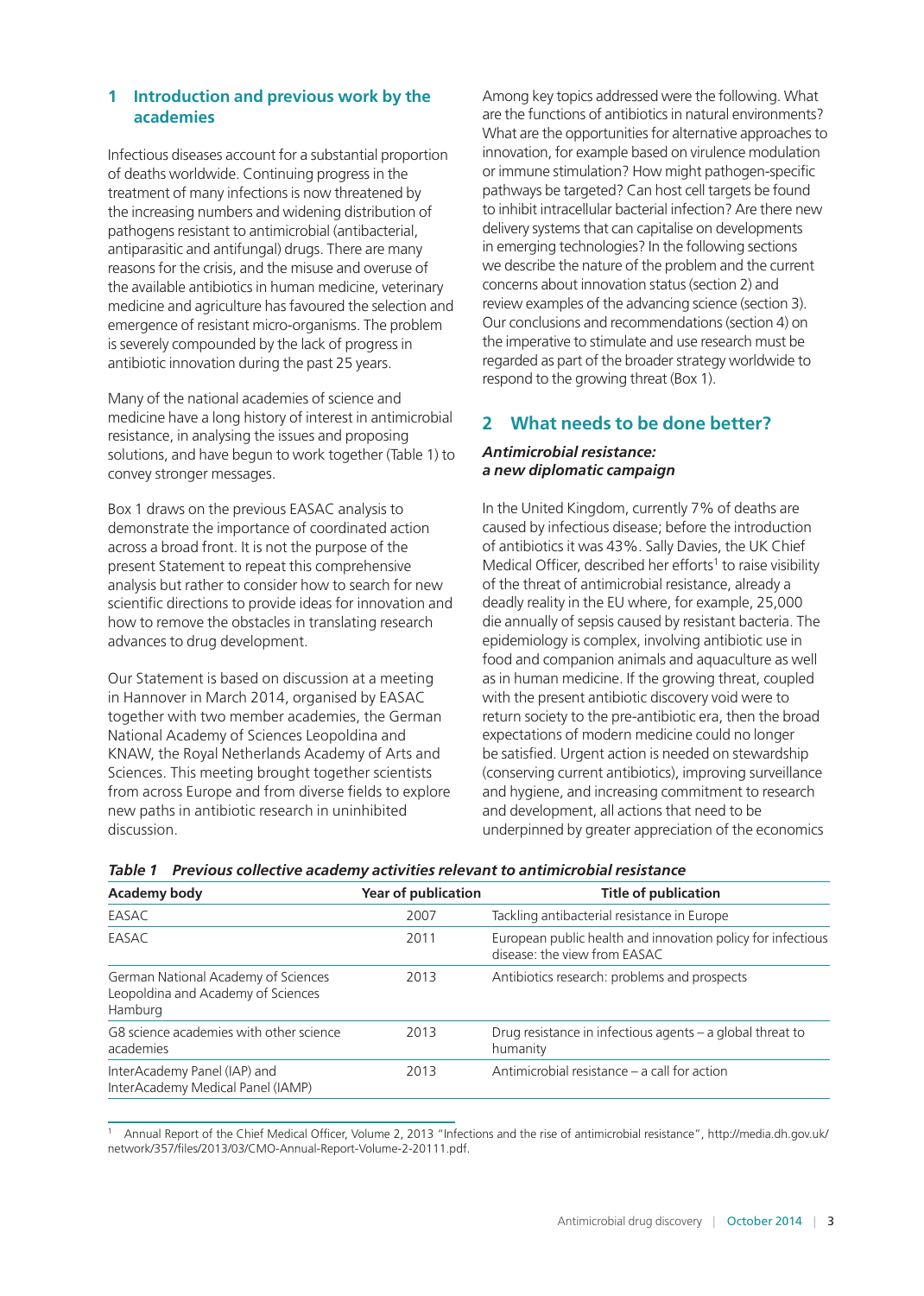#### **Box 1 Recommendations for the EU from EASAC (2007, 2011)**

#### *Reducing spread of resistance*

Heightening awareness: accurate and timely communication to policy-makers, health professionals and the public. Implementing infection and hygiene control measures in hospitals and communities.

Improving and standardising coordinated surveillance of infection and resistance in hospitals and the community.

Supporting prudent antibiotic use for human and animal healthcare, based on evidence and education.

One Health: to integrate strategies for control of use of antibiotics in human healthcare, veterinary medicine and agriculture.

#### *Sustained commitment to supporting innovation to generate new therapeutic approaches*

Strengthening the science base and investing in fundamental, translational and clinical research, including the social sciences.

Developing novel, rapid diagnostics and vaccines.

Improving public–private partnership in research and development, across biological and chemical disciplines.

Providing new incentives for smaller and larger companies to invest in antibiotic innovation.

Simplifying the regulatory framework.

#### *Global integration*

Increasing EU involvement at the global level for surveillance, research, innovation and strategy development. Supporting capacity building in lower and middle income countries worldwide.

involved: the costs of inaction and new mechanisms to incentivise innovation.

Action is needed at all levels: local, regional and global. The Executive Board meeting of the World Health Organization in January 2014 took an important step towards developing the World Health Organization Global Action Plan on antimicrobial resistance. The academies have an important continuing responsibility to inform global initiatives, particularly to emphasise that:

- Achieving advances in the fundamental science in this area is complex and difficult, but essential.
- Long-term solutions are needed to sustain innovation that is equally applicable to the lower- and middle-income countries.

#### *The antimicrobial crisis: where did things go wrong?*

In reviewing the history of antimicrobial drug discovery, Jos van der Meer, President of EASAC, provided further analysis of the selection pressure for resistance induced by indiscriminate use of antimicrobials in humans, animals and plants. The concomitant problem of drug persistence in the environment necessitates combining

insights from research in ecology as well as the molecular biosciences and social sciences, to clarify epidemiology and search for solutions. Mechanistically, resistance develops in various ways (dependent on pathogen mutation or acquisition of foreign DNA): the antibiotic may no longer reach the target, it is inactivated or broken down, it no longer affects the target (for that has altered) or it is pumped out of the cell.

The present drug discovery void can be attributed to various causes: assumptions that natural products are exhausted (unlikely, but the easy gains may have been realised), an unwise focus on drugs tailored to single targets (rather than multiple targets), an over-rating of what could be achieved by genomics, a declining industry interest because of perceived low economic returns (by comparison with those obtainable in other therapeutic areas, including chronic diseases) and, generally, a paucity of new scientific ideas.

#### *What has not worked so far?*

Heike Brötz-Oesterhelt (Institut fur Pharma Biol & Biotechnologie, Heinrich Heine University, Düsseldorf, Germany) further highlighted some of the current weaknesses: in regulating use of antibiotics, preventing the spread of resistance, maintaining a pipeline of truly novel classes and retaining pharmaceutical company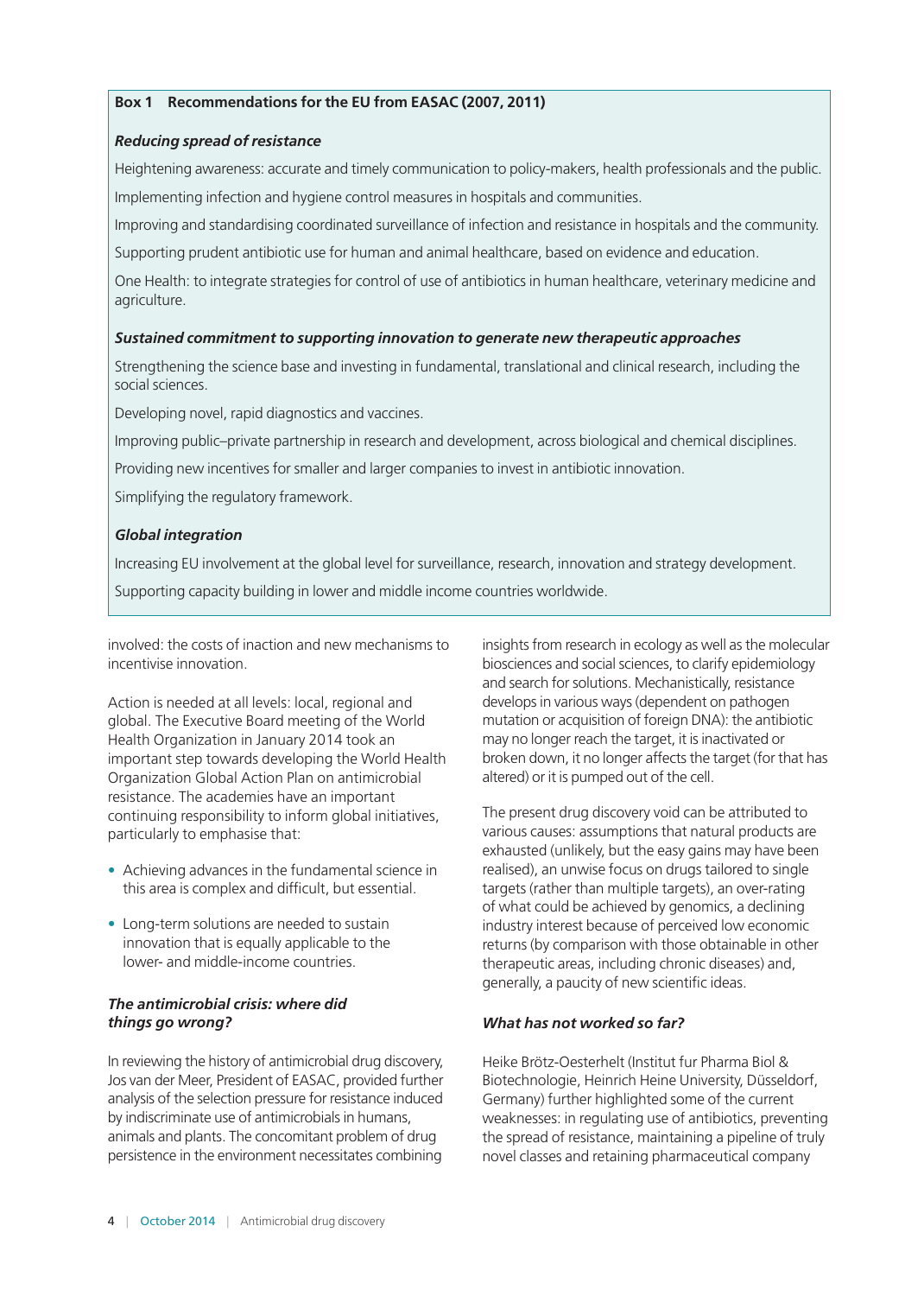interest in antibiotic discovery. Discovering and developing a good antibiotic are demanding goals:

- Bacteria have short generation times, strong adaptive capabilities, intrinsic defence mechanisms and can develop resistance rapidly.
- Quick, effective and thorough killing is required, without side effects.
- Generally, a high dose is needed compared with other therapeutic indications and this requires good pharmacokinetic profile and tissue penetration.
- A novel drug, if kept in reserve by health service providers, may have low economic value.

Lessons learned from past successes and failures include the following:

- *The target*: must be validated for all relevant pathogens and demonstrable *in vivo*; if it is a single gene target, it needs to be protected from developing resistance, in combination therapy; complex mechanisms seem to be more successful in attaining bactericidal activity.
- *The assay format*: whole cell pathway assays are found to have better success rates; focused approaches are superior to random screening.
- *The compound leads*: most compound libraries of pharmaceutical companies contain relatively few antibiotic-like structures (most of which have complicated chemical structures) and antibiotics do not follow generalised lead optimisation rules (customarily based on physiochemical characteristics; Lipinski rule of 52); it is not yet possible to design cell uptake characteristics into a novel antibiotic entity.

Most commercial antibiotics have their origin in natural products but the starting point in nature is not, of course, optimised for safety or tolerability, stability or pharmacokinetic profile. Natural products should still be regarded as a source both of chemical leads and new modes of action. As discussed in detail in subsequent presentations, new approaches to sustainable innovation must incorporate new target areas, focused screening strategies, a willingness to use drug combinations or narrow spectrum drugs when appropriate, as well as attention to alternative ways

to control infection, based on virulence inhibition or immunological stimulation.

## **3 Reviewing the evidence on novel approaches**

#### *What is the function of antibiotics and antibiotic resistance genes in nature?*

José Martínez (Departamento de Biotecnología Microbiana, Centro Nacional de Biotecnología, Spain) explored the role of non-clinical environments in the development of resistance. In natural environments, at low concentrations, antibiotics serve as signalling molecules (between bacteria and other organisms) as well as having concentration-dependent defence roles. Antibiotic resistance genes are acquired from the natural environment and these have various functions in nature. For example, the bacterial multi-drug efflux pump, a major determinant of antibiotic resistance, is highly conserved and has important natural roles in the efflux of heavy metals, plant-derived antibacterials and other toxins. To these natural functions is added antibiotic resistance—not because of evolution but because of changes in the environment. There is evidence that resistance develops even at non-inhibitory concentrations of antibiotics, as found in environmental pollution.

The speed and extent of the environmental dissemination of resistance depends significantly on ecological connectivity (more likely where there is selection pressure, for example in aquaculture and sewage systems, particularly near to hospitals) and on the associated fitness costs that can impede fixation of a given resistance determinant. However, with regard to the latter, the net burden on bacterial metabolism (fitness and transmissibility) depends on the gene acquired so that resistance determinants may be allowed where the fitness cost is lower or compensated more easily. The impact of human activities on natural and managed environments and hence on antimicrobial resistance, hitherto often underestimated, and the concept of resistance genes as pollutants, are described in detail elsewhere3.

#### *Antibiotic biosynthesis and microbial interaction*

Further insight was provided by Christian Hertweck (Leibniz-Institute for Natural Product Research and

<sup>2</sup> Lipinski CA (2004) Lead- and drug-like compounds: the rule-of-five revolution. Drug Discovery Today: Technologies 1, 337–341. <sup>3</sup> Martínez JL (2012) *Bottlenecks in the transferability of antibiotic resistance from natural ecosystems to human bacterial pathogens*.

Frontiers in Microbiology, doi: 10.3389/fmicb.2011.00265; Martínez JL (2012) *Natural antibiotic resistance and contamination by antibiotic resistance determinants: the two ages in the evolution of resistance to antimicrobials*. Frontiers in Microbiology, doi: 10.3389/ fmicb.2012.00001.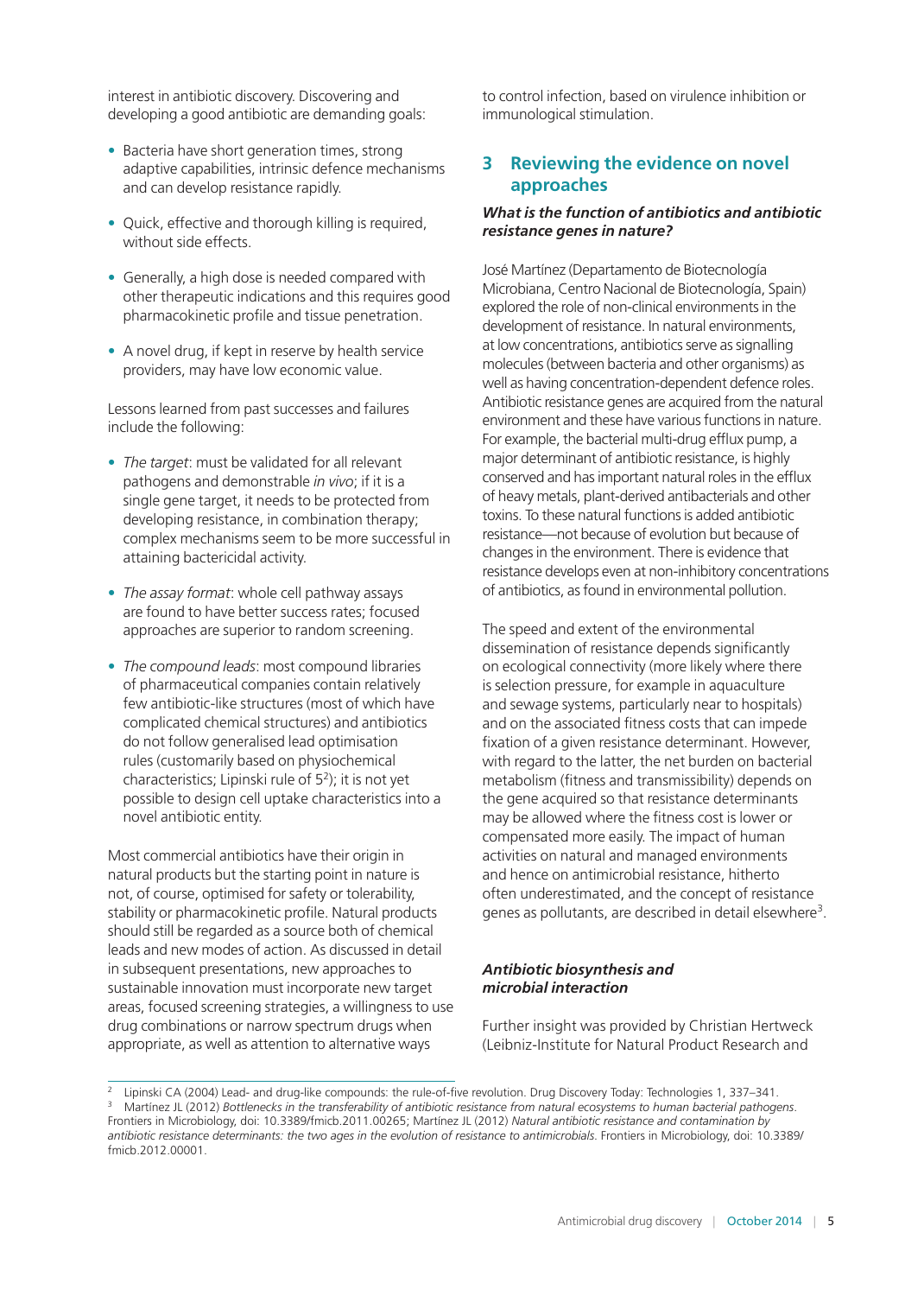Infection Biology, Germany), who reinforced the points made by previous speakers in observing that 'biologically validated' natural products have greater success in lead generation than synthetic sources. However, as natural products are not designed for human therapy, significant effort may be required in lead optimisation to address side effects and improve bioavailability. Moreover, in improving the starting material, there is also need to improve on the traditional approaches used in discovery, based on chemical screening and bioactivity-guided isolation of active substances. For example, better approaches to mass screening must also tackle those micro-organisms that have proved difficult to culture, a challenge that was discussed in more detail by subsequent speakers.

Case studies presented at the meeting illustrated some of the possible approaches to designing and assessing leads derived from natural product sources:

- *Chemo-biosynthesis*: to complement chemical derivatisation of natural products, derivatives of antibiotics can be generated by merging biosynthesis and chemical synthesis, for example by adding altered building blocks to a mutant, also referred to as mutasynthesis. In this way, the scope of structural modifications is greatly enhanced (exemplified by doramectin).
- *Pathway engineering by synthetic biology*: for example based on erythromycin (from *Saccharopolyspora erythraea*), where recent advance in understanding of the genetics and biochemistry of biosynthesis has been used to construct a modular assembly line to generate a library of diverse molecules for selection. Although reconstruction of pathways *in vivo*  ('mix and match' with heterologous gene cluster expression) is now possible, the exact knowledge of the enzymatic functions substantially increases chances of success.
- *Genome mining*: many putative biosynthesis genes are silent under laboratory conditions such that micro-organisms may be neglected and valuable antibiotics overlooked. Gene analysis can be used to develop predictive models, and cryptic natural product biosynthesis can be triggered by changing culture conditions, using stress factors or co-culture with signal molecules. Proof-of-principle was provided by experimental activation of a cryptic gene cluster in *Burkholderia thailandensis*. In addition, research to activate secondary metabolism in *Clostridium cellulolyticum* by culturing with additional soil samples has produced

the first antibiotic from an anaerobic bacterium, closthioamide, found to be highly active against methicillin-resistant *Staphylococcus aureus* (MRSA).

Biological systems can continue to serve as a source of new ideas. For example, the pathobiology of mushroom soft rot, caused by *Janthinobacterium*, is not yet understood in detail but experimental work on the infection process to search for active compounds, together with development of suitable culture systems, led to the isolation of the lipopeptide jagaricin. In proof-ofprinciple studies, this has been found active against human fungal pathogens.

In discussion, various points were raised that provided a basis for continuing debate during the meeting. Can systems be standardised for culturing all micro-organisms or for activating all cryptic gene clusters? What obstacles are encountered in scaling up screening and synthesis for industry purposes? Are industry requirements unrealistic, in expecting from academia in-depth characterisation and demonstration of animal model and clinical activity? What are the pathogen clinical priorities and how should these urgent needs inform and direct the search for natural product leads? Who should be responsible for prioritisation? In addition, although there is good reason to focus on priority pathogens, what more should be done to prepare for the unexpected, based on a better understanding of generalisable pathways?

#### *Tackling pathogenicity pathways of extracellular bacteria*

The aim in antibiotic therapy is to counter pathogenic bacteria, not kill all bacteria: what selective targeting might achieve this anti-virulence strategy? Jürgen Heesemann (Max von Pettenkofer Institute, University of Munich, Germany) cited examples from the increasing understanding of the mechanisms of host–pathogen interaction to enable new specific approaches. Besides adhesins and toxins, pathogenspecific secretion systems and metabolic pathways are attractive targets.

A case study of the extracellular lifestyle of *Yersinia*, focusing on pathogenicity factors, has characterised the subversion strategies used to create an immune suppressive environment (inhibiting phagocytosis and T- and B-cell activation). The diverse secretion proteins (types 1–7, including enterotoxins, adhesins, cytotoxins, modulins, haemolysin and antihost effectors) are generally present in pathogenic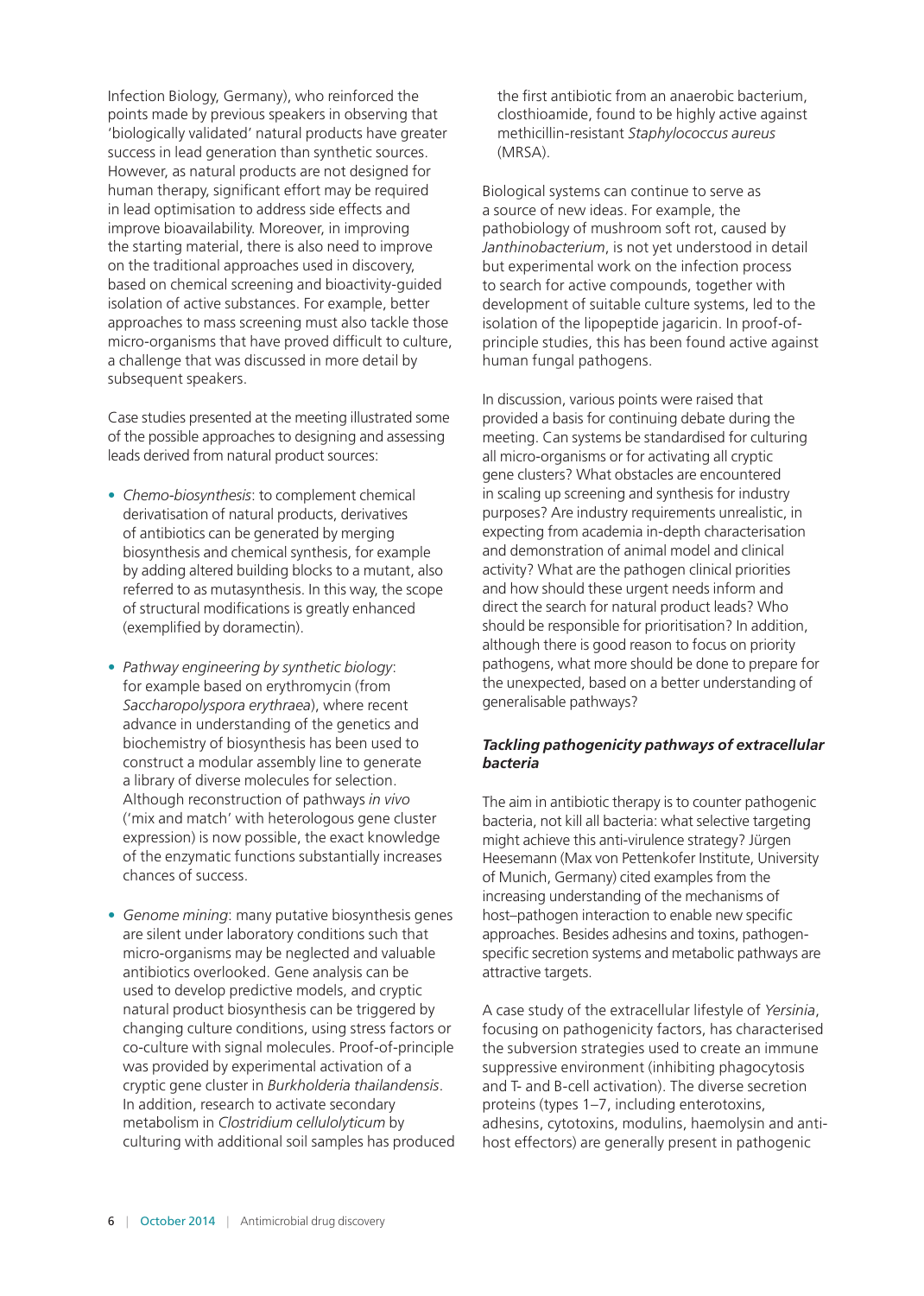bacteria but not in the harmless microbiota and may, therefore, serve as good targets. Other case studies to inhibit pathogenicity presented experimental evidence on *Clostridium difficile*, rationally designing inhibition of autocatalytic cleavage of the virulence factor TcdB, and on *Staphylococcus aureus*, targeting prothrombin activities with the commercially available anti-coagulant drug argatroban to establish proof-of-principle. Additional approaches were described that involved inhibition of proliferation by affecting the host-microbe competition for iron (and other nutrients).

In discussion, it was observed that the conventional industry view is sceptical about anti-virulence approaches because of the dogma that, to be effective, a compound should be bactericidal. However, recent work has shown that targeting key virulence factors can effectively clear pathogens from relevant models *in vivo*, including lung and gastro-intestinal infections. An infection is not in a naive host and the immune system may clear an infection if the pathogen is disabled. It will also be important to test the assumption that anti-virulence strategies will generate much weaker selection for resistance, because this assumption is controversial4. The combination of using an antivirulence agent with an antibiotic to achieve synergy is also attractive. Discussion further suggested that using anti-virulence approaches might first be tested in farm animals where antibiotic use is likely to be increasingly restricted.

#### *Intracellular pathogen–host cell interdependence: exploration of a new therapeutic concept*

Thomas Meyer (Max Planck Institute for Infection Biology, Germany) described how intracellular pathogens are broadly dependent on host cell determinants. In addition, host cell reaction can cause tissue destruction and there is risk of damaged host cells remaining after therapy. Case studies were presented in pursuit of the objective of blocking host susceptibility by understanding and transiently blocking host cell functions. For example, the study of influenza A virus has identified host cell targets as essential determinants of virus replication but not essential for mammalian host function; these targets are being employed to generate novel host-directed anti-influenza drugs<sup>5</sup>.

Another case study described the bacterium *Chlamydia trachomatis,* associated with significant clinical problems including trachoma and urogenital tract infection. Antibiotic treatment has often failed because the infections were refractory, inaccessible to treatment or resistant. Gene function analysis showed that host nucleotide metabolism plays an important role in *Chlamydia* infection. Experimental study of the available purine biosynthesis inhibitors such as acivin (a GMP synthase inhibitor) and mycophenolic acid (an IMPDH inhibitor) facilitated fast assessment of proof-of-principle, to furnish the confidence to use the leads as starting points to embark on a novel drug research and development programme (recognising that it is difficult to elicit industry interest in old drugs for new indications).

*Chlamydia* also provides a useful model with which to explore the risk of remnants of infected cells. An observation of unexpected coincidence between anti-chlamydial and anti-cancer drug targets stimulated consideration of whether *Chlamydia* might be involved as a cofactor in carcinogenesis and, if so, whether nucleotide metabolism is implicated. Experimental investigation is beginning to clarify the link between infection of the host cell and DNA damage/imprinting. Thus, the ultimate target should be the whole infected cell rather than only the pathogen. It might also be assumed that host-directed treatment avoids the emergence of pathogen resistance; however, this hypothesis was again challenged in discussion, and requires evidence.

## *Microbial cell biology, finding targets*

Jeff Errington (Centre for Bacterial Cell Biology, Newcastle University, United Kingdom) returned to the characterisation of the ideal target: essential function, conserved across a broad spectrum of bacteria, absent from humans (or sufficiently different to allow specificity) and druggable. These characteristics were well understood by the pharmaceutical industry, but still there is a discovery void and some of the reasons for this had been addressed by previous speakers: initial hits were often weak, optimisation by medicinal chemistry was often inadequate and expensive, many inhibitors found *in vitro* were inactive in cells, and compounds

<sup>&</sup>lt;sup>4</sup> Nonetheless, it is possible that selection for resistance could be reduced or even reversed using appropriate combinations of target and treatment environment: see Allen RC et al. (2014) *Targeting virulence: can we make evolution-proof drugs?* Nature Reviews Microbiology **12**, 300–308.

<sup>5</sup> Further information on the ANTIFLU Framework Programme 7 project is at [http://www.antiflu-project.eu.](http://www.antiflu-project.eu)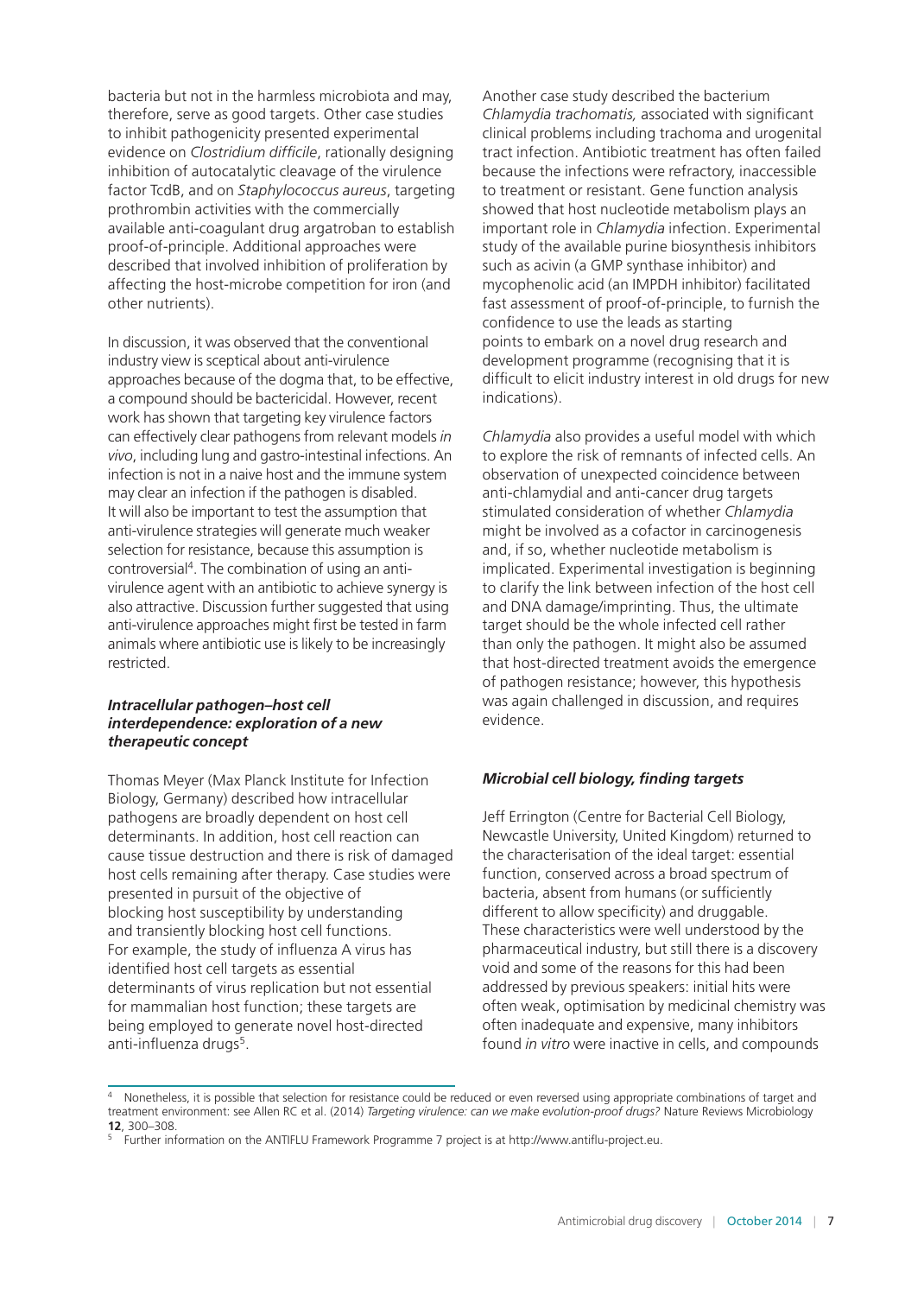acting on single targets often suffered from resistance issues.

The problem of resistance was exemplified by the company Prolysis in work on inhibitors of bacterial cell division in *Bacillus subtilis.* Cell-division proteins are essential, broadly conserved and druggable. Prolysis developed two distinct classes of cell division inhibitor: one proved intractable to medicinal chemistry, the other (benzamides) were easier to manipulate but resistance emerged by mutation in the binding pocket. Although benzamides in combination therapy might still be conceived, this finding substantiates the previous conclusion that the more successful antibiotics have multiple lethal targets or non-protein-based targets that are not susceptible to resistance. Other work, by the company Demuris in searching for novel antibiotics from natural products in a diverse collection of actinomycete bacteria including those from extreme environments, using cell-based assays, has identified novel chemistry and been successful in activating dormant gene clusters. The challenge here is how to prioritise multiple leads from primary screening and systematically eliminate known activities (de-replicate) in order to focus on new mechanisms.

#### *New technologies to develop antimicrobials from natural products*

Effective therapy may be undermined not only by the development of antimicrobial resistance but also by subpopulations of dormant persisters<sup>6</sup>, protected from antibiotic action. Kim Lewis (Department of Biology, Northeastern University, USA) described four new (revived) opportunities for drug discovery and selection<sup>7</sup>:

- Addressing the cell penetration barrier of Gramnegative bacteria by developing physicochemical rules of penetration (analogous to Lipinski's rule of 5, characterising drug-likeness). This requires constructing a large database of chemical structures that would then be a very useful resource for medicinal chemistry to optimise penetrability in tailored libraries and, thereby, revive the genomics-based high throughput platforms, so far found wanting.
- Resuscitating the prodrug platform to deliver a benign agent converted specifically to reactive

drug within the cell. The history of antimicrobial drug research and development testifies to many effective prodrugs, for example prontosil, isoniazide, metronidazole and valaciclovir, but the prodrug platform has, undeservedly, become less popular and merits revival. There are opportunities both to revisit existing libraries for prodrug candidates and to design products based on new understanding about mechanisms of action intracellularly, as a basis for improved selectivity rather than relying on the previous prodrug paradigm of extended pharmacokinetics.

- Reviving the Waksman platform (based on the work of Selman Waksman, whose laboratory isolated many antibiotics in the mid-20th century, including streptomycin): developing techniques for those bacteria that do not easily grow in culture, for example by co-culturing with other bacteria producing essential growth factors.
- Resuscitating old compounds (repurposing), in particular to eliminate persisters in dormant cells. Proof-of-principle was demonstrated with a protease dysregulator to achieve sterilisation of the culture and efficacy in a mouse model.

#### *Pathway analysis: microbes are not the same: a systems approach to understanding immunology*

Mihai Netea (Radboud University Medical Centre Nijmegen, The Netherlands) returned to a point made previously: do not forget the host. However, approaches to strengthen the host in sepsis using adjuvant immunotherapy have proved unsuccessful. New evidence, which helps to explain these past failures, indicates that sepsis is characterised by an early hyperimmune response followed by hypoimmune status (at the time when many patients reach hospital). Furthermore, the type of immune response elicited may vary for Gram-positive and Gram-negative bacteria and for fungal and bacterial sepsis: that is, the initial immune response is not as non-specific as had originally been assumed. Transcriptomics now enables identification of the specific signature of the pathway in different infections. Thus, analysis of differential gene expression pathways might be used to identify whether sepsis is bacterial or fungal, but more validation is necessary to develop a predictive test or diagnostic.

<sup>6</sup> Bacterial persisters are multi-drug-tolerant phenotypic variants, associated with relapsing infections. For discussion of the main physiological features that define persistence and the implications for antibiotic treatment regimens, see Balaban NQ et al. (2013) *A problem of persistence: still more questions than answers*. Nature Reviews Microbiology **11**, 587–591.

<sup>7</sup> Further details are in Lewis K (2012) *Rediscover the lost art of drug discovery.* Nature **485**, 439–440; Lewis K (2013) *Platforms for drug discovery.* Nature Reviews Drug Discovery **12**, 371–387.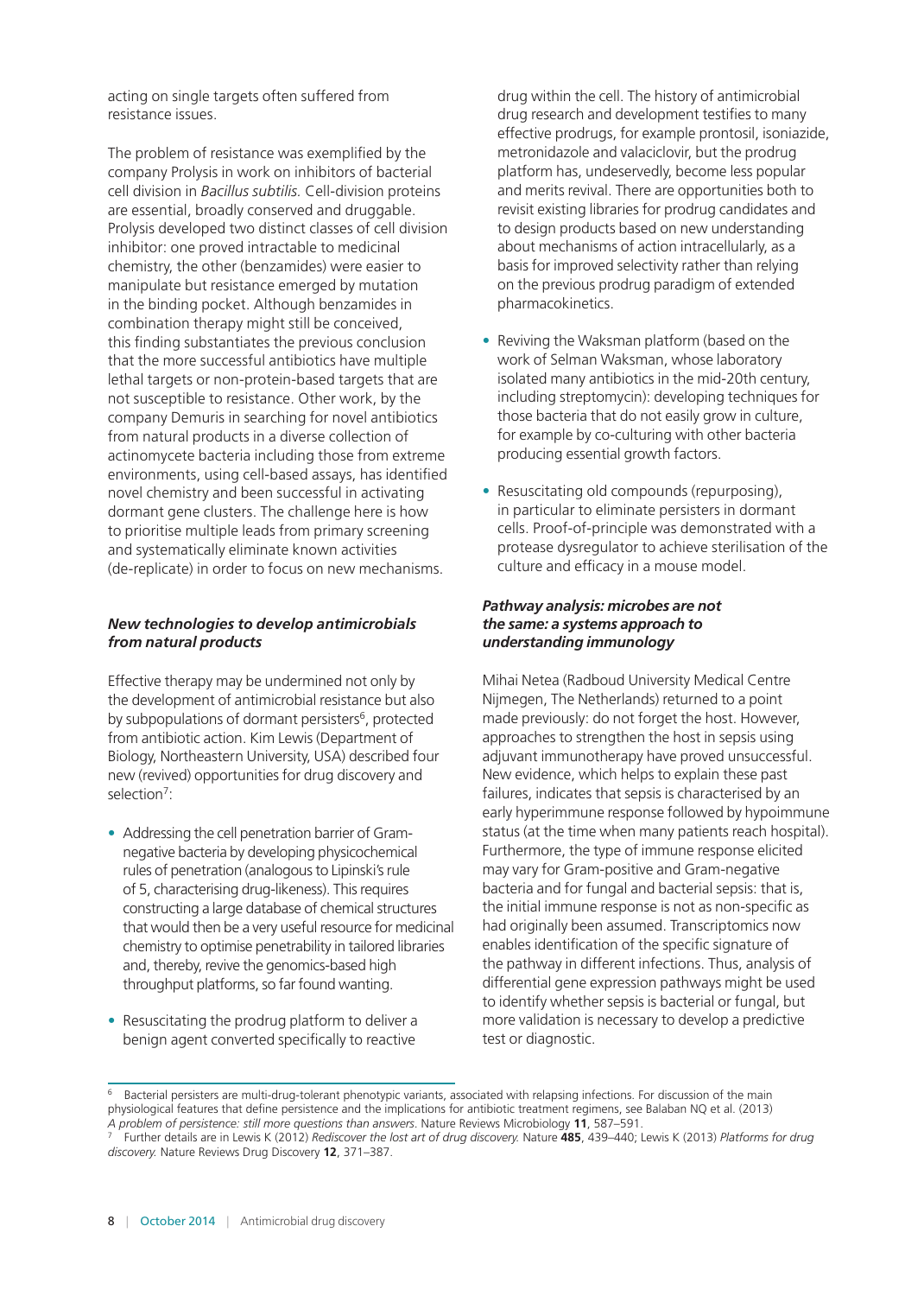In attempting to rebalance the immune system, proof-of-principle has been sought using the adjuvant immunotherapy recombinant interferongamma in *Candida* infection. In early work, a strong improvement in critical markers of the immune response was observed but studies to evaluate clinical endpoints still need to be completed. Thus, it may be possible to use immune-based therapy in combination with antibiotics to improve outcome, based on deciphering the nature of the host response and personalising treatment according to both pathogen and phase of infection.

#### *Can nanotechnology contribute?*

Bertus Beaumont (Technical University, Delft, The Netherlands) reviewed some of the literature on nanotechnology applications. These include, for example, use of nanosilver as an antimicrobial agent; gold nanoparticles<sup>8</sup> functionalised with antimicrobials to improve pharmacokinetics and targeting; and modular polycarbohydrates, self-assembling nanoparticles inducing selective lysis of microbial membranes. Nanotechnology can also be employed as a tool in the search for new antimicrobials, for example using atomic force microscope cantilevers to detect low concentrations of bacteria and screen their response to antibiotics<sup>9</sup>. Nanofluidics might also be used as a technology to facilitate the various platforms described by previous speakers, for example for high-throughput applications in combinatorial chemistry and screening of antibioticproducing species and compounds.

More speculatively, would it be possible to engineer bacteriophages to overcome their weaknesses as therapeutics (stability and DNA transfer)—to make programmable machines by modular construction, to be non-toxic and biodegradable with pre-emptive strategies to counter resistance developing? Admittedly ambitious, a start on an engineered bacteriophage tail could be made by a better understanding of key mechanisms at the nanoscale and the application of engineering principles (now robustly established in many synthetic-biology laboratories). In discussion, while some doubted the value of bacteriophages as the starting point for engineering (partly because of their very limited host range), there was recognition of the

theoretical potential of nanotechnology and synthetic biology to engineer and target new antimicrobial entities that could adapt to circumstances.

#### *Knowledge-based discovery of modern anti-infectives*

Another alternative approach to filling the discovery void was presented by Rainer Fischer (Fraunhofer Institute for Molecular Biology and Applied Ecology, Germany) based on biotechnology studies of insects, chosen because of their evolutionary success and biodiversity, representing an incredible compound library. Various case studies were reviewed, including the following:

- Rat-tailed maggots of the drone fly that can produce enzymes degrading biofilms.
- Identification of insect metallo-protease inhibitor (IMPI) in the moth *Galleria mellonella*; tailoring IMPI variants to inhibit other proteases, for example pseudolysin, a key secreted virulence factor in *Pseudomonas aeruginosa*.
- Transcriptomics-based identification of antimicrobial peptides in secretions of the maggot of the common fly *Lucilia sericata*.
- Studies on the immunobiology and invasion biology of the harlequin ladybird *Harmonia oxyridis* identified a lead compound, harmonine, with broad spectrum antimicrobial activity, including multistage anti-malaria activity. The characterisation and regulation of multiple antimicrobial peptides in *Harmonia* has been described in detail<sup>10</sup>.

Capitalising on insects as a source of novel therapeutics provides the underpinning for an integrated knowledge-based approach whereby academia can be a central part of discovery and development. Integrating this drug discovery hub for library construction, screening and lead selection (supported by public funding and private sector collaboration) has required some important lessons to be learned: validating standard operating procedures to collect and compare data from multiple sources; establishing access to new sources (soil sample collections, international collaborative projects to use biodiversity in global

<sup>8</sup> A recent study incorporated gold nanoparticles to stabilise liposomes for sustained topic antimicrobial delivery in a *Staphylococcus aureus*  mouse model: Gao W et al. (2014) *Hydrogel containing nanoparticles-stabilised liposomes for topical antimicrobial delivery*. ACS Nano **8**, 2900–2907.

<sup>9</sup> Longo G et al. (2013) *Rapid detection of bacterial resistance to antibiotics using AFM cantilevers as nanomechanical sensors*. Nature Nanotechnology **8**, 522–526.

<sup>&</sup>lt;sup>10</sup> Vilcinskas A et al. (2013) *Expansion of the antimicrobial peptide repertoire in the invasive ladybird Harmonia oxyridis. Proceedings of the* Royal Society B, doi: 10.1098/rspb.2012.2113.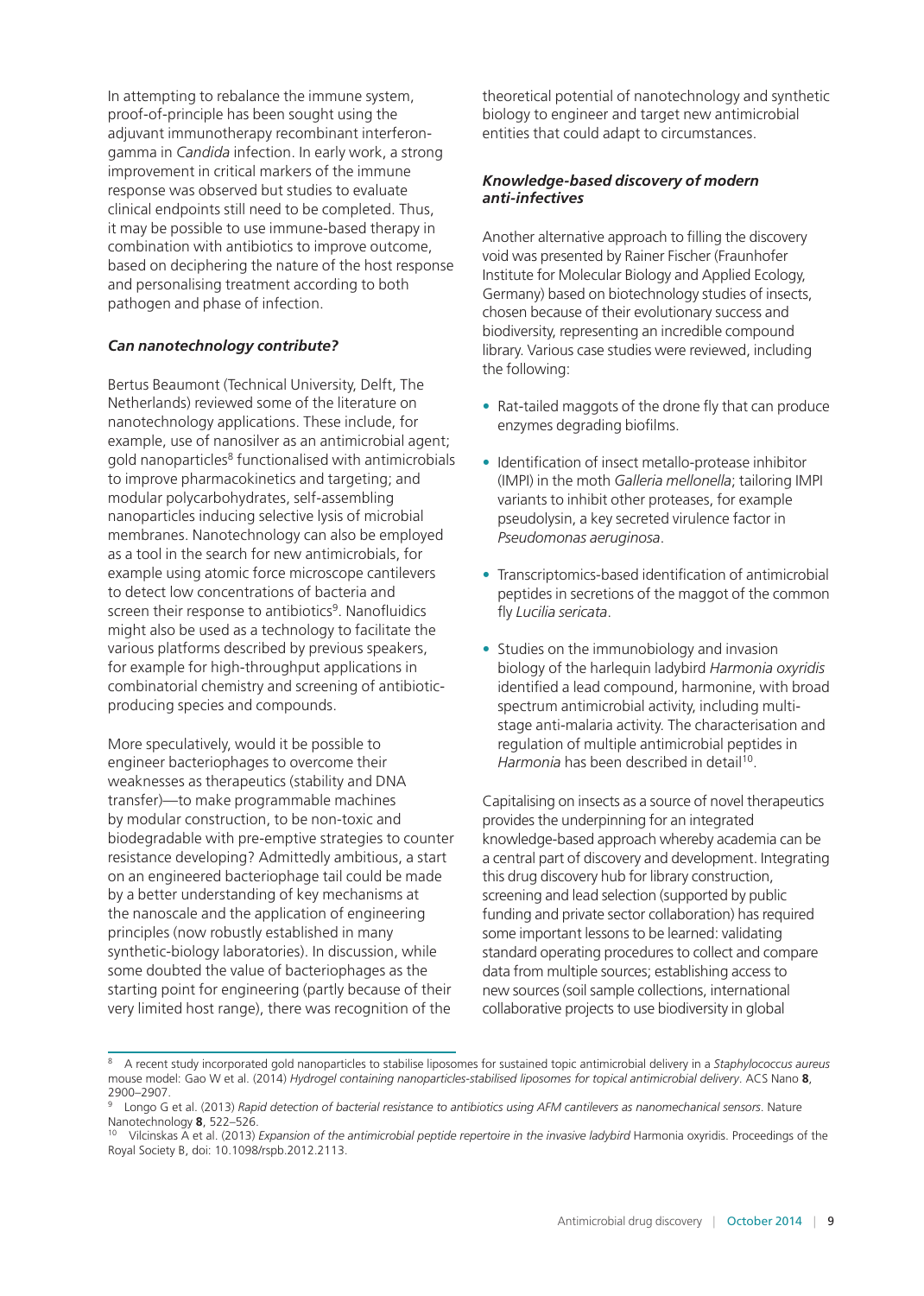

*Figure 1 Problems and solutions in antimicrobial drug development.*

hot spots, public–private partnership with Sanofi); generation of novel host-based screening models; and the development of production platforms to optimise protein expression. Infrastructure requirements can be demanding, for example for good manufacturing practice facilities, but are achievable in academia.

## **4 Conclusions and recommendations**

Much needs to be done to enhance antibiotic innovation: to define and validate better targets, to ensure high-quality clinical research facilities, to streamline regulation and to tackle the market problems so that companies are attracted back into the therapeutic area<sup>11</sup>.

There was consensus among the participants at the meeting on the urgency:

- to develop the critical mass to support and generate good new science;
- to remove the bureaucratic obstacles to using the outputs from that science;
- to ensure that innovation can be sustained in the longer term.

Satisfying these needs depends on raising the political visibility of the threat of antimicrobial resistance and tackling the challenges for research and innovation across a broad front, as described in the following recommendations (and summarised in Figure 1, shown for simplicity as a linear sequence but in reality subject to feedback and iteration).

## *(i) Support for basic research*

Developing novel approaches to countering infection and understanding antimicrobial resistance is intellectually exciting—as exemplified by presentations at the meeting. Basic research merits more support by the European Commission and Member State funding agencies. This should include the study of virulence factors, signalling molecules in recognition and communication, and the dimensions of host–pathogen interaction. It should also include those research activities associated with identification of new antibiotics, namely the study of new mechanisms of action, target validation and exploration of new lead structures.

There is also room to do more in social sciences research, to understand and then to influence the determinants of human behaviour associated with the spread of resistance, and to support interdisciplinary connections across all the sciences including, for example, environmental and ecological research.

Increasing investment in fundamental research should result in the field becoming more attractive to young

<sup>&</sup>lt;sup>11</sup> There is some evidence that a few large pharmaceutical companies are re-investing in the area (including Sanofi, with the Fraunhofer Institute in 2011, after spinning out antibiotic research in 2007) although many industry experts remain concerned that the commercial incentives do not yet outweigh the challenges of antibiotic development: Anon. (2014) *An antibiotic comeback*. Nature Reviews Drug Discovery **13**, 165. Although it is too soon to be sure, there may be some amelioration of the unfavourable market economics emerging in consequence of the 'Generating Antibiotics Incentives Now' 2012 provision of the US Food and Drug Administration Safety and Innovation Act.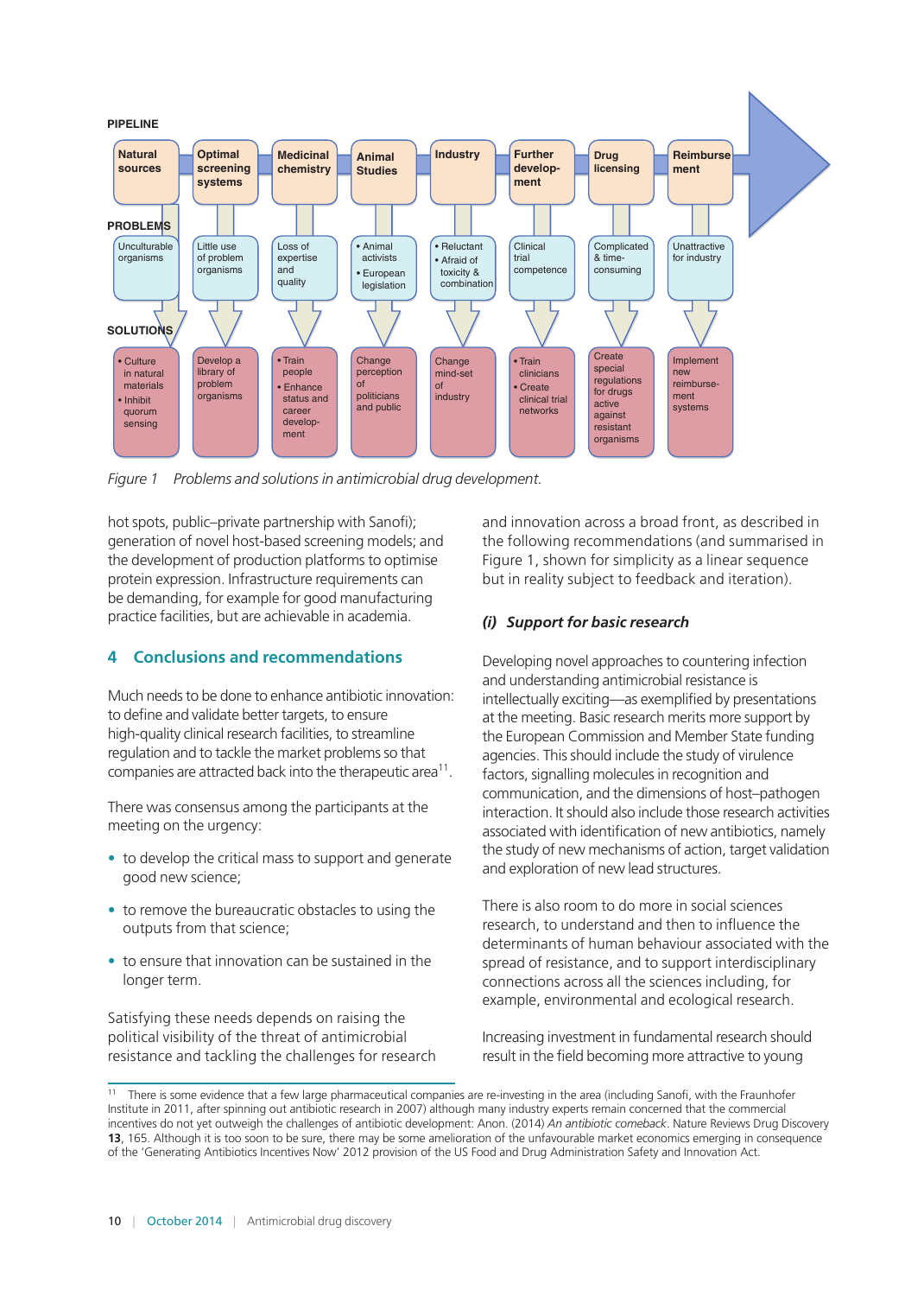investigators. However, there is concern that the best scientists are deterred because journals publishing research in this area may have a low Impact factor. Increasing attention to this purported measure of quality by research funding bodies and others, taken together with the complications of recognising individual contributions in large, perhaps multidisciplinary teams, represents an increasing problem for the robust evaluation of high-quality science. It is timely to examine more broadly how the impact of research should be assessed and rewarded: these matters will be considered in a project of the InterAcademy Partnership that will explore the issues for science assessment practices and the consequences of the current evaluation regimes.

At the same time, there must be commitment to revive the training of scientists in the relatively neglected disciplines, for example medicinal chemistry, and to reverse the migration of skilled staff in pharmaceutical companies from the EU.

#### *(ii) Platforms for compound identification, lead optimisation and characterisation*

Funding agencies must also be helped to understand the value of supporting broader platforms to facilitate lead discovery and validation, as well as the importance of continuing to invest in-depth within a broad range of research topics. As detailed in the presentations, new scientific opportunities are coming into range, and discovery platform priorities include investigating new natural product sources (for example insects and microbes from extreme environments), standardising mechanisms for activating silent genes, culturing the hitherto nonculturable, deciphering the rules of cell penetration, capitalising on prodrugs and new delivery systems, identifying off-target effects, transcriptomics to define and differentiate modes of action, and the development of combinatorial approaches.

## *(iii) Addressing the bottlenecks for preclinical and early clinical development activities*

Currently there is a major problem in the EU in the lack of expertise and resources available for academia to progress interesting agents into animal models to reach proof-of-principle stage and attract

industry attention. In the USA, the National Institutes of Health accepts compounds from academia for free testing in animal models subject to satisfying certain criteria12. The recent announcement from the National Institutes of Health<sup>13</sup> of a new US initiative, 'Accelerating Drug Discovery', to tackle the disconnect that exists between the preliminary identification of biological targets and the production of viable effective treatments, bringing together government, non-profit and industry stakeholders, may also serve as a model for further discussion in the EU for collective work, focused on antibiotic innovation with a central role for academia.

Various other competences that may be necessary to reach proof-of-principle are also scarce in academia in the EU, in particular medicinal chemistry to optimise lead generation, but also skill sets for evaluation of drug metabolism and toxicity. It is vitally important to increase public funding available for preclinical activities in the EU, associated with the achievement of agreed milestones on the path to proof-of-principle. Resources might be structured in various ways: a single, centralised EU institution is one option, but there are other possibilities, for distributed, contracted-out expert resources and (virtual) networking. Whichever system is chosen, it must ensure interdisciplinarity and teamwork, and embody oversight by an expert advisory board to assess the value of proposed entrants to preclinical development according to agreed criteria. Considerations about intellectual property would also need to be addressed.

It is urgent to consider new funding sources for these preclinical development functions—possibly the European Investment Bank would be interested. In some cases, it will also be desirable to seek new funding for early clinical development. For example, a not-for-profit consortium could draw income from Member States, international organisations and pharmaceutical companies, among others, with financial oversight by an executive board and income reinvested from subsequent sale of assets to industry. In the present meeting, time did not allow detailed discussion of incentives and new business models to encourage industry partnership and innovation on antibiotics, but the issues have been highlighted in previous academy work (Table 1) and suggestions by other bodies have been published recently<sup>14</sup>. It is also

<sup>&</sup>lt;sup>12</sup> The US National Institute of Allergy and Infectious Diseases (NIAID) is leading a comprehensive Antibacterial Resistance Program that offers an extensive range of preclinical and clinical services. NIAID recently created a leadership group to develop, design, implement and manage clinical studies to focus on antimicrobial resistance.

<sup>&</sup>lt;sup>13</sup> The US initiative will sponsor three to five pilot projects in three disease areas: Alzheimer's disease, type 2 diabetes and autoimmune disorders including rheumatoid arthritis and lupus. Further details are at<http://www.nih.gov/science/amp>and in the editorial *Accelerating drug discovery* in the Lancet (2014) **383**, 575.

<sup>&</sup>lt;sup>14</sup> For example, the Chatham House Working Group paper on new business models for sustainable antibiotics, February 2014, [http://www.chathamhouse.org/publications.](http://www.chathamhouse.org/publications)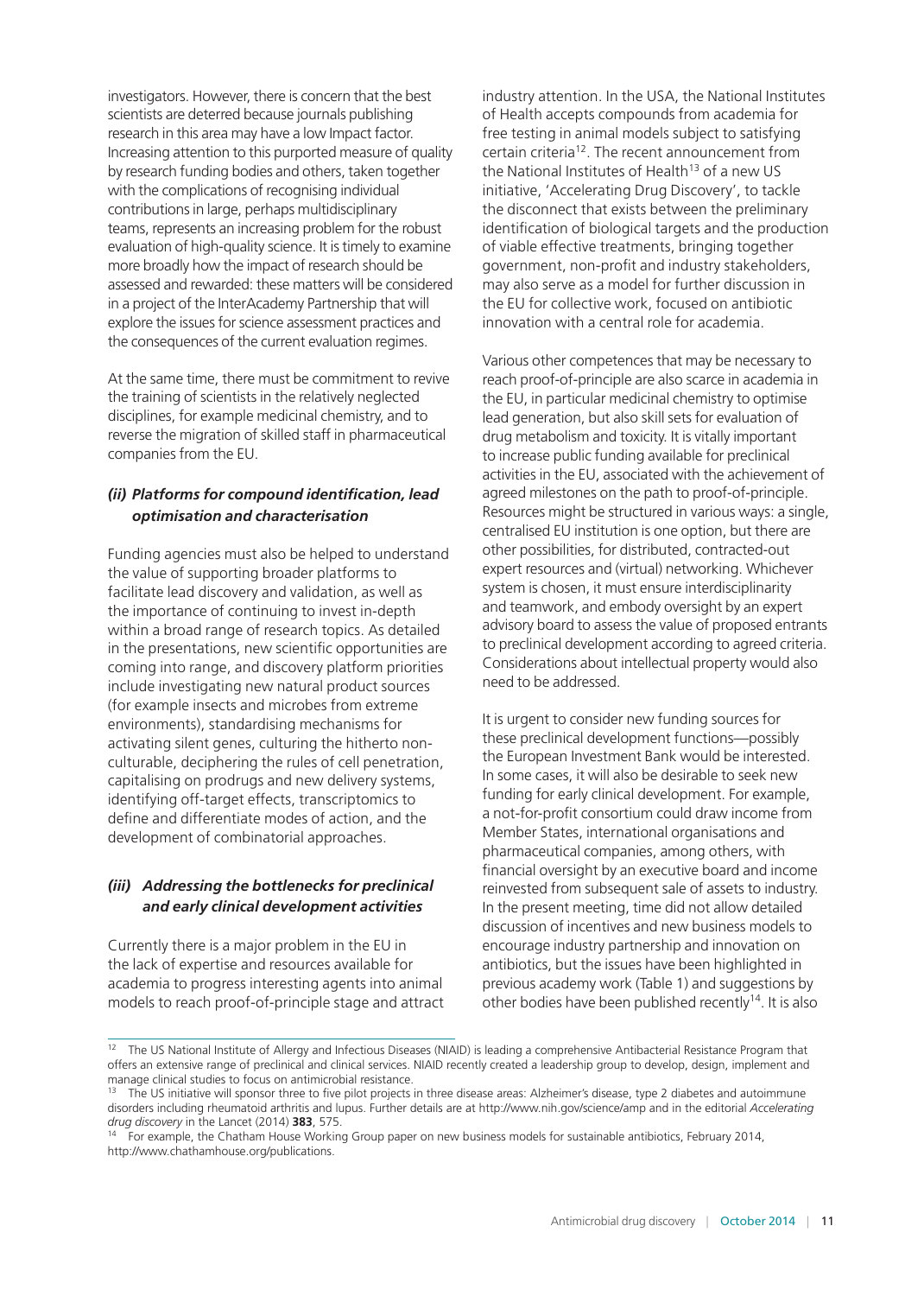important to note that clinical research depends not only on funding but also on the availability of excellent clinical researchers. There may be opportunities in the EU, by analogy with the US National Institute of Allergy and Infectious Diseases initiative, to develop consortia of clinicians, to sustain skill development in infectious disease research and to facilitate faster recruitment to trials.

It is also highly desirable that EU publicly funded development activities serve as a basis for international collaboration, perhaps particularly with the US National Institutes of Health, to ensure strategic complementarity and to make the most of limited infrastructure, for example pathogenhandling facilities.

#### *(iv) Optimising EU partnerships for research and strategy in the collective endeavour*

Current scientific partnerships between academia and the pharmaceutical industry, exemplified by the Innovative Medicines Initiative (IMI)<sup>15</sup> are highly welcome. However, in continuing to improve the performance of IMI to deliver the objective of additional value, it is essential that pharmaceutical company partners are encouraged to contribute their best assets (compounds and ideas) to the pre-competitive projects and that IMI has the flexibility to explore new findings emerging during the projects. Moreover, it is crucial that the concentration of attention on IMI does not act inadvertently to constrain other funds to academia to generate and develop novel ideas.

The Joint Programme Initiative on Antimicrobial Resistance<sup>16</sup>, providing a mechanism for Member States to agree research needs and with the objectives to enable greater impact and avoid duplication, is also welcome. However, in the view of participants at the meeting, it is very much underfunded for development of new drugs, and the available funds are too much diluted.

In efforts to build new strategic partnerships at the EU level, there is the opportunity to learn from and emulate the initiative of the German National Academy of Sciences Leopoldina following its joint 2013 report, in bringing together researchers, funders, regulators and others to tackle the investment and translational research issues. As one next step, EASAC and its member academies will consider what can be done

to engage with other stakeholders in the EU and to extend the debate globally.

#### *(v) Rethinking the regulatory frameworks*

Faster antibiotic innovation also requires attention to regulatory frameworks. It would help if different regulatory authorities could agree on requirements for registration (with flexibility to consider different types of clinical evidence). Among the suggestions made by participants at the meeting were simpler regulatory requirements for narrow spectrum agents (with approval based on smaller clinical trials), for combination of established therapies, and where the need is critical, for example in tuberculosis. There must be renewed commitment to conditional licensing where early marketing on the basis of core clinical trial data is followed by comprehensive monitoring for collection of post-marketing data in routine use. It is also likely that registration requirements for new antibiotics will be increasingly influenced by, and coincident with, the development of rapid, simple diagnostics to detect resistance and direct therapy.

A case can be made for facilitating regulation to focus on the priority indications: multidrug-resistant Gramnegative bacteria, MRSA and other multidrug-resistant Gram-positive bacteria, and drug-resistant tuberculosis. However, it is also essential to ensure flexibility in regulatory frameworks to enable preparedness for unexpected (re-)emerging threats.

## *(vi) Raising public awareness*

The challenges are scientific, technical, regulatory and economic. They cannot be tackled without increasing the visibility of the issues with society. Better public engagement is centrally important: to describe the global threats and new pressures (for example, ageing populations); to educate on how to preserve the efficacy of the antibiotics currently available (including reduction in their use outside human health); to encourage support for research and innovation and, in particular, the appreciation that this necessitates the use of animals in research; and that we cannot succeed without reducing bureaucracy or revisiting societal expectations of zero side effects. EASAC's member academies have an important continuing responsibility to raise public awareness.

<sup>&</sup>lt;sup>15</sup> The IMI project series New Drugs for Bad Bugs (ND4BB) recently launched its third public–private partnership 'European Gram-negative antibacterial Engine' to tackle the discovery void. ND4BB will also start a project currently entitled 'Driving re-investment in R&D and responsible use of antibiotics to focus on new business models and economic strategies': see further details in Rex JH (2014) *ND4BB: addressing the antimicrobial resistance crisis*'. Nature Reviews Microbiology, doi:10.1038/nrmicro3245.

<sup>&</sup>lt;sup>16</sup> The Joint Programming Initiative on Antimicrobial Resistance (JPIAMR) Strategic Research Agenda was published in January 2014: <http://www.jpiamr.eu/activities/strategicresearchagenda>.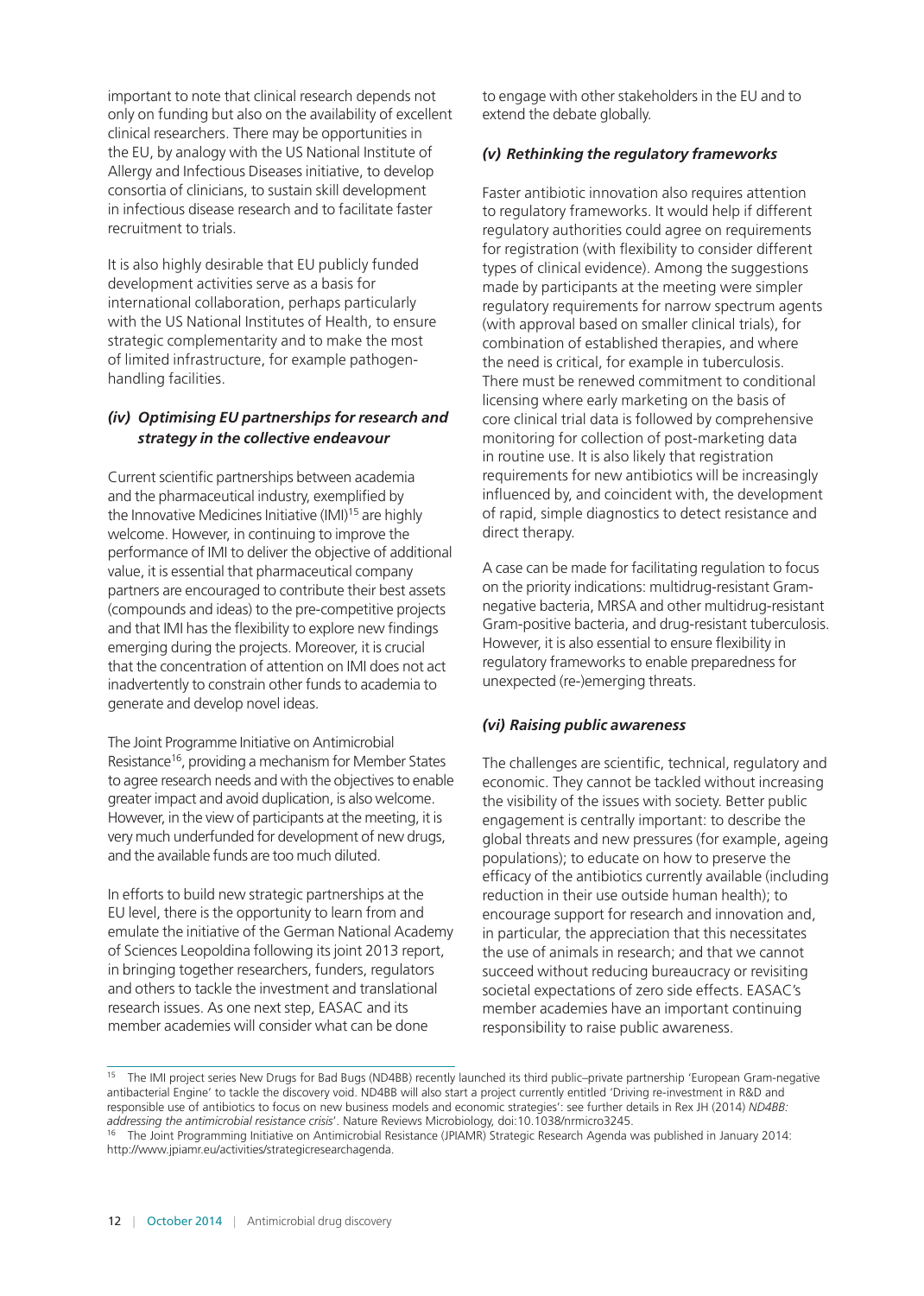## **Appendix 1 Workshop Participants, 6–8 March 2014, Hannover, Germany**

Professor Dan Andersson, Uppsala University, Sweden

- Dr Bertus Beaumont, Technical University Delft, The Netherlands
- Professor Axel Brakhage, Friedrich Schiller University Jena, Germany
- Dr Eefjan Breukink, University of Utrecht, The Netherlands
- Dr Heike Brötz-Oesterhelt, Heinrich Heine University Düsseldorf, Germany
- Professor Dame Sally Davies DBE, Chief Medical Officer, Department of Health and National Health Service, United Kingdom
- Professor Nynke Dekker, Delft University of Technology, The Netherlands
- Dr Christiane Diehl, EASAC Executive Director, German National Academy of Sciences Leopoldina, Halle (S.), Germany
- Professor Alan Dobson, University College Cork, Ireland
- Professor Arnold Driessen, University of Groningen, The Netherlands
- Professor Mikael Elofsson, University of Umea, Sweden
- Professor Jeff Errington, Newcastle University, United Kingdom
- Dr Robin Fears, EASAC Biosciences Programme Secretary, United Kingdom
- Professor Ben Feringa, University of Groningen, The **Netherlands**
- Professor Rainer Fischer, Fraunhofer Institute for Molecular Biology and Applied Ecology, Aachen, Germany
- Ms Anna-Maria Gramatté, German National Academy of Sciences Leopoldina, EASAC, Halle (S.), Germany
- Dr Oliver Grewe, VolkswagenStiftung, Hannover, Germany
- Professor Jörg Hacker, President, German National Academy of Sciences Leopoldina, Halle (S.), Germany
- Dr Kathrin Happe, German National Academy of Sciences Leopoldina, Halle (S.), Germany
- Dr Henrike Hartmann, VolkswagenStiftung, Hannover, Germany

Professor Jürgen Heesemann, Ludwig-Maximilians-Universität München, Munich, Germany

- Professor Christian Hertweck, Leibniz-Institute for Natural Product Research and Infection Biology, Jena, Germany
- Professor Kim Lewis, Northeastern University, Boston, United States of America
- Professor Jos*é* Martínez, Centro Nacional de Biotecnologia, Madrid, Spain
- Professor Thomas F. Meyer, Max Planck Institute for Infection Biology, Berlin, Germany
- Dr Dominique Monnet, European Centre for Disease Prevention and Control, Stockholm, Sweden
- Professor Mihai Netea, Nijmegen Institute for Infection, Inflammation & Immunity, The Netherlands
- Professor Anne Osbourn, John Innes Centre, Norwich Research Park, United Kingdom
- Professor Mariana Pinho, Universidade Nova de Lisboa, Portugal
- Dr Andrew Roe, University of Glasgow, United Kingdom
- Professor Hans-Georg Sahl, University Hospital Bonn, Germany
- Professor Philippe Sansonetti, Institut Pasteur, Paris, France
- Dr Tanja Schneider, University Hospital Bonn, Germany
- Professor Volker ter Meulen, Co-Chair InterAcademy Partnership, German National Academy of Sciences Leopoldina, Halle (S.), Germany
- Professor Jos van der Meer, EASAC President, Nijmegen Medical Centre, The Netherlands
- Professor Gilles van Wezel, Leiden University, The Netherlands
- Professor Christina Vandenbroucke-Grauls, VU University Medical Center Amsterdam, The Netherlands
- Professor Ada Yonath, Weizmann Institute of Science, Rehovot, Israel

## **Appendix 2 Acknowledgements**

This Statement of the Hannover meeting was prepared by EASAC drawing on the presentations and discussions, and other recent literature. We thank all participants and presenters.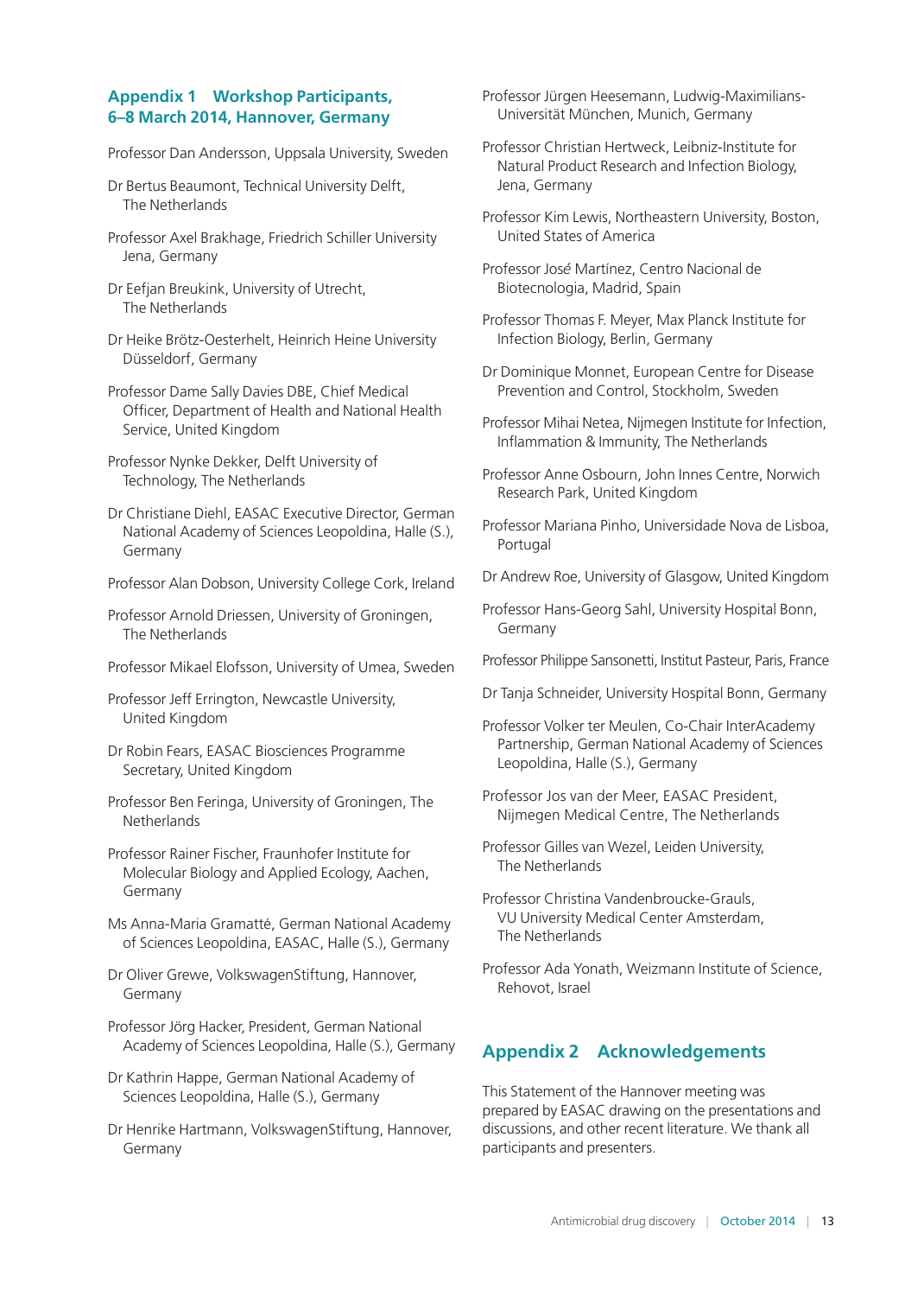## **Appendix 3 Meeting agenda**

#### **EASAC brainstorm: 'Antimicrobial drug discovery, greater steps ahead'**

**6th-8th March 2014**

**V E N U E: Schloss Herrenhausen | Herrenhäuser Straße 5 | 30419 Hannover**

| Thursday, March 6th | 17:00                                                   | Welcome   Chair: Jörg Hacker<br>Welcome   Henrike Hartmann, Volkswagen Foundation                                                                                                                           |  |  |
|---------------------|---------------------------------------------------------|-------------------------------------------------------------------------------------------------------------------------------------------------------------------------------------------------------------|--|--|
|                     | 17:15                                                   | <b>INTRODUCTION</b><br>Why are we here?   Dame Sally Davies<br>The antimicrobial crisis: where did things go wrong?  <br>Jos van der Meer<br>What hasn't worked so far?   Heike Brötz-Oesterhelt            |  |  |
|                     | 18:00                                                   | First plenary discussion   Chair: Christina Vandenbroucke-Grauls                                                                                                                                            |  |  |
|                     | SESSION 1   Chair: Hans-Georg Sahl                      |                                                                                                                                                                                                             |  |  |
|                     | 09:00                                                   | What is the function of antibiotics and antibiotic resistance genes in nature?   José L Martínez                                                                                                            |  |  |
|                     | 09:45                                                   | The biosynthesis and biological interactions of antibiotics   Christian Hertweck                                                                                                                            |  |  |
|                     | 11:00                                                   | The pathogenetic concepts<br>a. Life as an extracellular pathogen   Jürgen Heesemann<br>b. Intracellular pathogen-host cell interdependence - exploration of a new therapeutic concept  <br>Thomas F. Meyer |  |  |
|                     | 12:00                                                   | Discussion in multidisciplinary groups                                                                                                                                                                      |  |  |
| Friday, March 7th   | SESSION2   Chairs: Jos van der Meer / Volker ter Meulen |                                                                                                                                                                                                             |  |  |
|                     | 13:30                                                   | Microbial cell biology, finding targets   Jeff Errington                                                                                                                                                    |  |  |
|                     | 14:15                                                   | New technologies to develop antimicrobials from natural products   Kim Lewis                                                                                                                                |  |  |
|                     | 15:00                                                   | Pathway analysis: microbes are not equal   Mihai Netea                                                                                                                                                      |  |  |
|                     | 16:00                                                   | Can nanotechnology contribute?   Bertus Beaumont                                                                                                                                                            |  |  |
|                     | 16:45                                                   | <b>Working groups (multidisciplinary)</b>                                                                                                                                                                   |  |  |
|                     | 18:15                                                   | Reports from the working groups and plenary discussion                                                                                                                                                      |  |  |
|                     |                                                         | SESSION 3 & CONCLUSION   Chairs: Jos van der Meer / Volker ter Meulen                                                                                                                                       |  |  |
|                     | 09:00                                                   | Knowledge based discovery of modern anti-infectives   Rainer Fischer                                                                                                                                        |  |  |
|                     | 09:30                                                   | Did we accomplish something?                                                                                                                                                                                |  |  |
| Saturday, March 8th | 9:45                                                    | <b>Working groups</b>                                                                                                                                                                                       |  |  |
|                     | 11:30                                                   | Reports from the working groups and plenary discussion                                                                                                                                                      |  |  |

The meeting was made possible with support from The Royal Netherlands Academy of Arts and Sciences (KNAW), the German National Academy of Sciences Leopoldina, and the VolkswagenStiftung.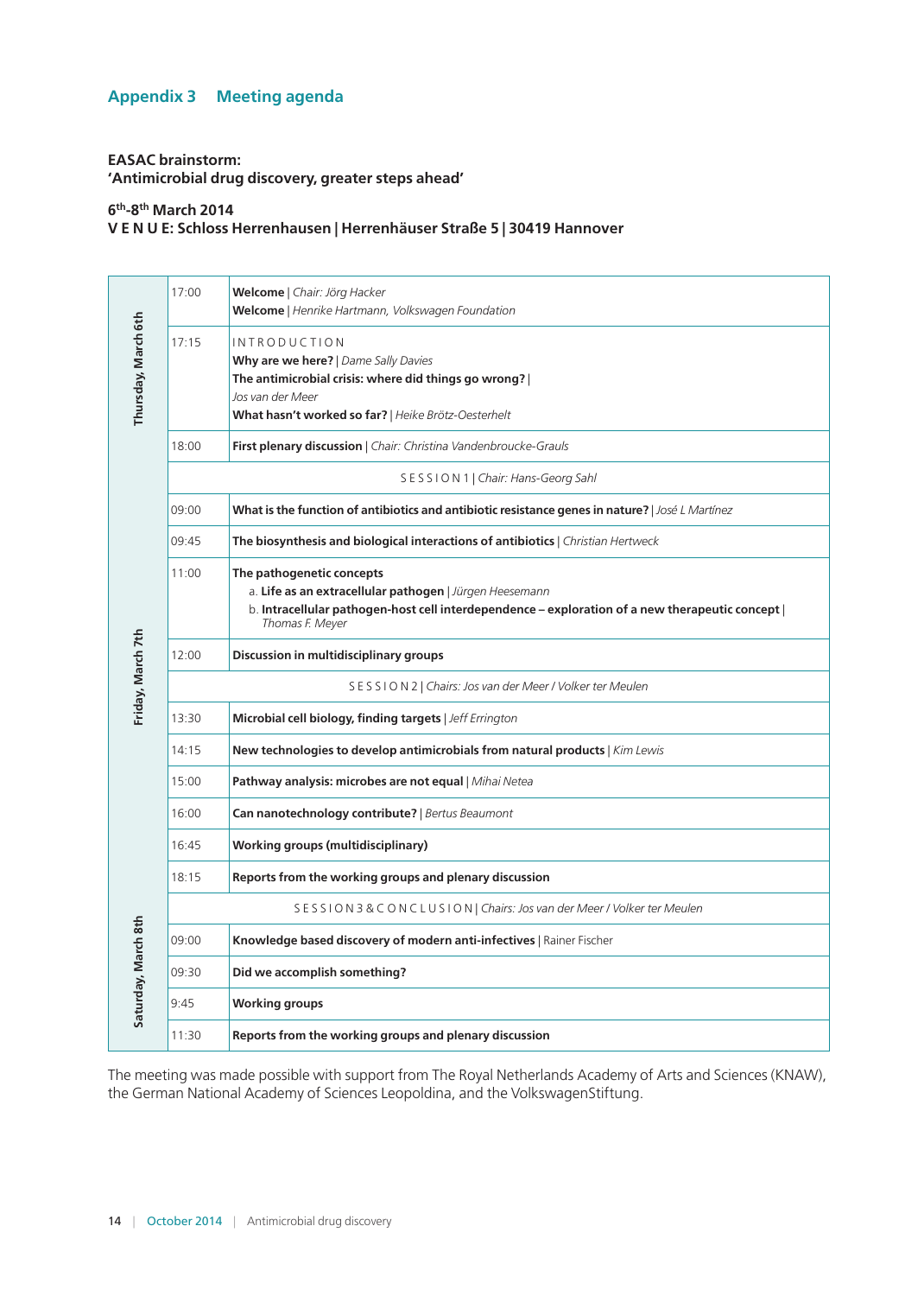## **EASAC**

EASAC – the European Academies' Science Advisory Council – is formed by the national science academies of the EU Member States to enable them to collaborate with each other in providing advice to European policymakers. It thus provides a means for the collective voice of European science to be heard. EASAC was founded in 2001 at the Royal Swedish Academy of Sciences.

Its mission reflects the view of academies that science is central to many aspects of modern life and that an appreciation of the scientific dimension is a pre-requisite to wise policy-making. This view already underpins the work of many academies at national level. With the growing importance of the European Union as an arena for policy, academies recognise that the scope of their advisory functions needs to extend beyond the national to cover also the European level. Here it is often the case that a trans-European grouping can be more effective than a body from a single country. The academies of Europe have therefore formed EASAC so that they can speak with a common voice with the goal of building science into policy at EU level.

Through EASAC, the academies work together to provide independent, expert, evidence-based advice about the scientific aspects of public policy to those who make or influence policy within the European institutions. Drawing on the memberships and networks of the academies, EASAC accesses the best of European science in carrying out its work. Its views are vigorously independent of commercial or political bias, and it is open and transparent in its processes. EASAC aims to deliver advice that is comprehensible, relevant and timely.

EASAC covers all scientific and technical disciplines, and its experts are drawn from all the countries of the European Union. It is funded by the member academies and by contracts with interested bodies. The expert members of EASAC's working groups give their time free of charge. EASAC has no commercial or business sponsors.

EASAC's activities include substantive studies of the scientific aspects of policy issues, reviews and advice about specific policy documents, workshops aimed at identifying current scientific thinking about major policy issues or at briefing policy-makers, and short, timely statements on topical subjects.

The EASAC Council has 29 individual members – highly experienced scientists nominated one each by the national science academies of EU Member States, by the Academia Europaea and by ALLEA. The national science academies of Norway and Switzerland are also represented. The Council is supported by a professional Secretariat based at the Leopoldina, the German National Academy of Sciences, in Halle (Saale) and by a Brussels Office at the Royal Academies for Science and the Arts of Belgium. The Council agrees the initiation of projects, appoints members of working groups, reviews drafts and approves reports for publication.

For more information about EASAC and for copies of all our previous publications, please visit our website [www.easac.eu](http://www.easac.eu).